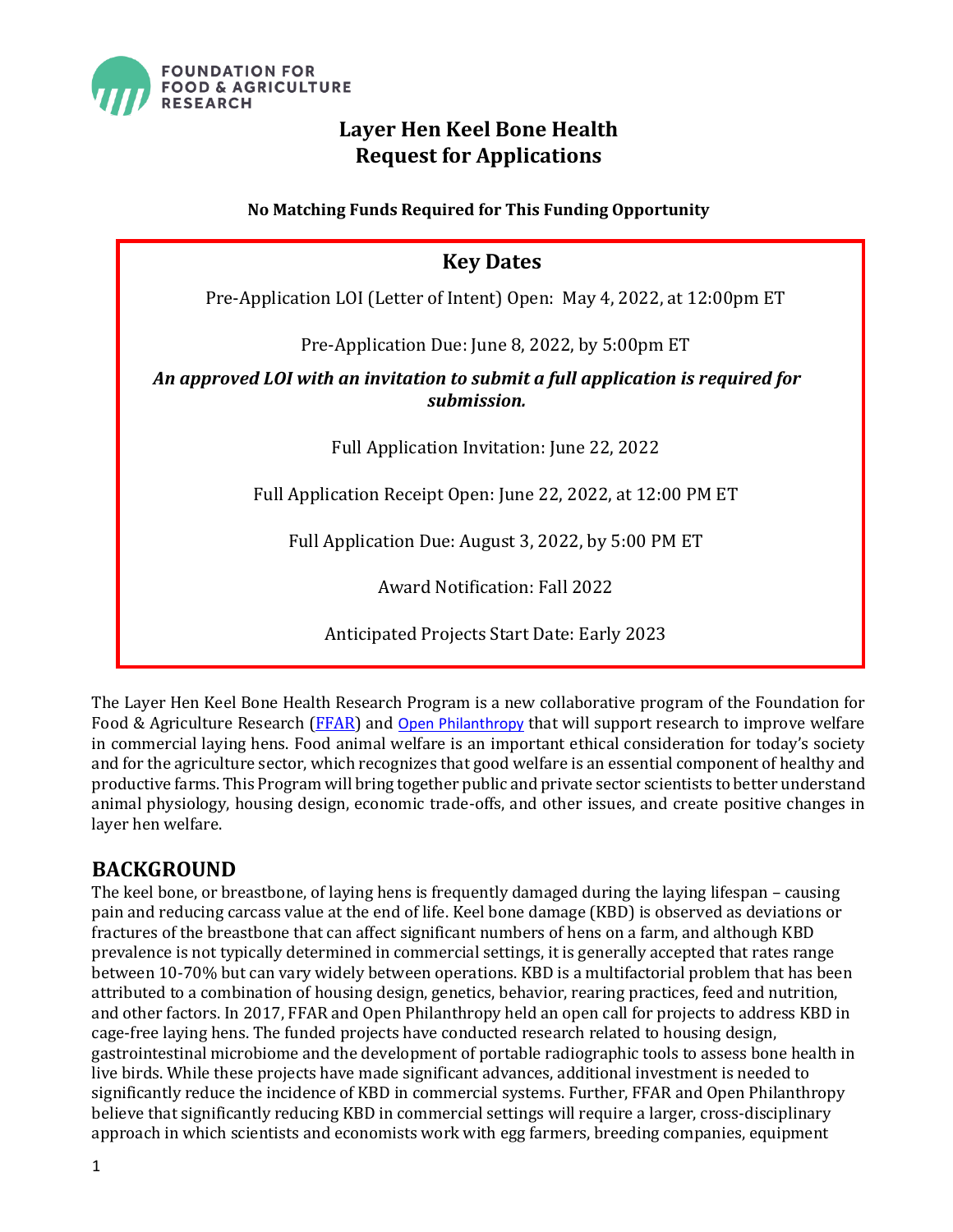

manufacturers and other stakeholders to develop interventions and measure progress on this issue.

# **PROGRAM DESCRIPTION**

The primary objective of the Keel Bone Damage (KBD) Research Program is to form global, crossdisciplinary teams that will use evidence-based approaches to measurably reduce the incidence of KBD in laying hens**.**

The RFA will support research that investigates the multi-factorial causes of keel bone fractures and develops interventions having the potential to mitigate the occurrence of KBD. The awards will be made to groups of scientists that include participation by industry, i.e. egg producers, genetics companies, equipment manufacturers and other allied industries. Research related to animal physiology, husbandry, rearing practices, genetics, equipment and housing systems is encouraged. The research team must clearly define how they will achieve measurable reductions in KBD incidence, including timeline, milestones and plans for dissemination and implementation by industry.

The following research topic areas are provided as guidance to applicants; the final components of the research program should be comprehensive, interconnected and coordinated seamlessly to make significant contributions to addressing this challenge:

- Rearing practices. Research should address the impact of differing management practices on fracture incidence, egg production and performance throughout hens' lives, and include economic cost/benefit analyses that evaluate the trade-offs for producers and others who might invest money, time and effort in reducing KBD incidence.
- Genetics. Research should inform the ability to breed for hens that have lower incidence of KBD, associated with more optimal physiological/metabolic or behavioral outcomes. Research may include high-throughput phenotyping approaches that could contribute to the ability of breeding companies to track information from single hens within a large flock or system.
- Nutrition, feed and physiology. Research on nutrition, metabolism, feed fortification and formulation strategies that could reduce KBD.
- Early detection and/or prediction of KBD in commercial settings. Research could include the use of biomarkers, proxies, technologies, or other approaches for predicting KBD incidence.
- Economic analyses. Analyses could evaluate trade-offs such as time, effort, equipment, etc. that would be invested and/or recouped by producers, breeding companies and allied industry by implementing potential solutions. Development of decision tools for producers to understand and mitigate the risk of KBD under different scenarios.
- Definition and/or impact metrics. Efforts to define and measure the impact of the research and education activities, across the span of the project.

#### **Research Topics Not Supported Under this Call:**

- Pain sensation or mitigation.
- Development of welfare audit protocols, processes or systems.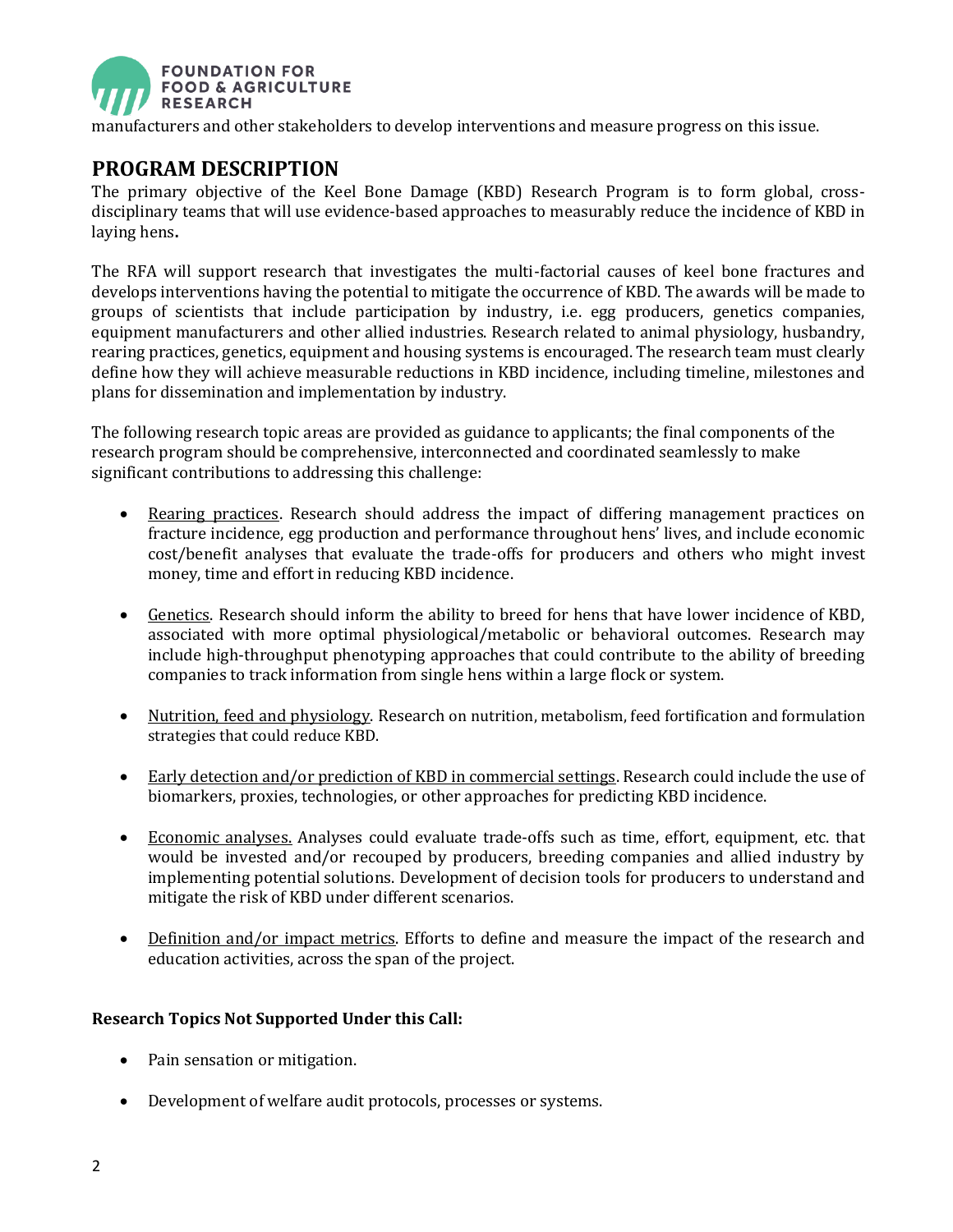

• Individual behavioral monitoring without components that could significantly contribute to reducing the incidence of KBD.

All research must be conducted in accordance with standard research compliance requirements, such approval from the relevant Institutional Animal Care and Use Committee (IACUC) or similar for international institutions. If human subjects are involved, the research team should be trained in culturally appropriate methods to reach the target population and must have approval from Institutional Review Board (IRB), or similar review boards.

### **Additional Guidance to Applicants:**

The awards made under this funding opportunity should be considered as a "Program Grant," which may be more complex in scope and budget than individual research grants. A "Program Grant" is for a group of researchers and industry experts who wish to collaborate by pooling their expertise and resources and should include synergistic research projects designed to achieve results not attainable by researchers or industry working independently. The grants will be made to a single lead institution, with funds flowing to other institutions via subaward. The lead institution will be responsible for managing the overall grant, including sub-awards, and ensuring timelines, milestones and deliverables are met. Evaluation of proposals will be based on the merit and complementarity of individual research projects, the expertise of individuals within the group, collaboration with industry stakeholders and the plan for achieving measurable reductions in KBD incidence. Detailed evaluation criteria are below. The projects should represent new research, distinct from other efforts, with involvement by multiple researchers across institutions. International collaborations are welcome; research should be relevant to US and international production systems.

Collaboration with industry is *strongly* encouraged. It is anticipated that significant effort will be dedicated to outreach to industry stakeholders and dissemination of results; these components should be accounted for within the overall budget. A clearly defined outreach plan with specific objectives for disseminating research results to the scientific community as well as to producers and allied industry is expected.

## **ELIGIBILITY**

FFAR welcomes applications from all domestic and international higher education institutions, non-profit and for-profit organizations, and government-affiliated research agencies.

Any individual(s) with the skills, knowledge, and resources necessary to perform the proposed research as Program Director(s)/Principal Investigator(s) may apply through their home institution or organization.

## **AWARD INFORMATION**

FFAR and Open Philanthropy anticipate awarding 2-3 grants of approximately US \$2-3 million each (US \$6M available Program total) under this funding opportunity. **Matching funds are not required for eligibility.** Applicants may request up to US \$3M total for each grant. Requests should be reasonable and commensurate with the time, scope and deliverables outlined in the application. Budgets that are not commensurate with proposed work or that are poorly justified will negatively affect the overall evaluation of the application.

Projects of up to 60 months in duration will be considered. FFAR reserves the right to request modifications to the workplan, methodology and scope of proposed work that may affect the final award amount.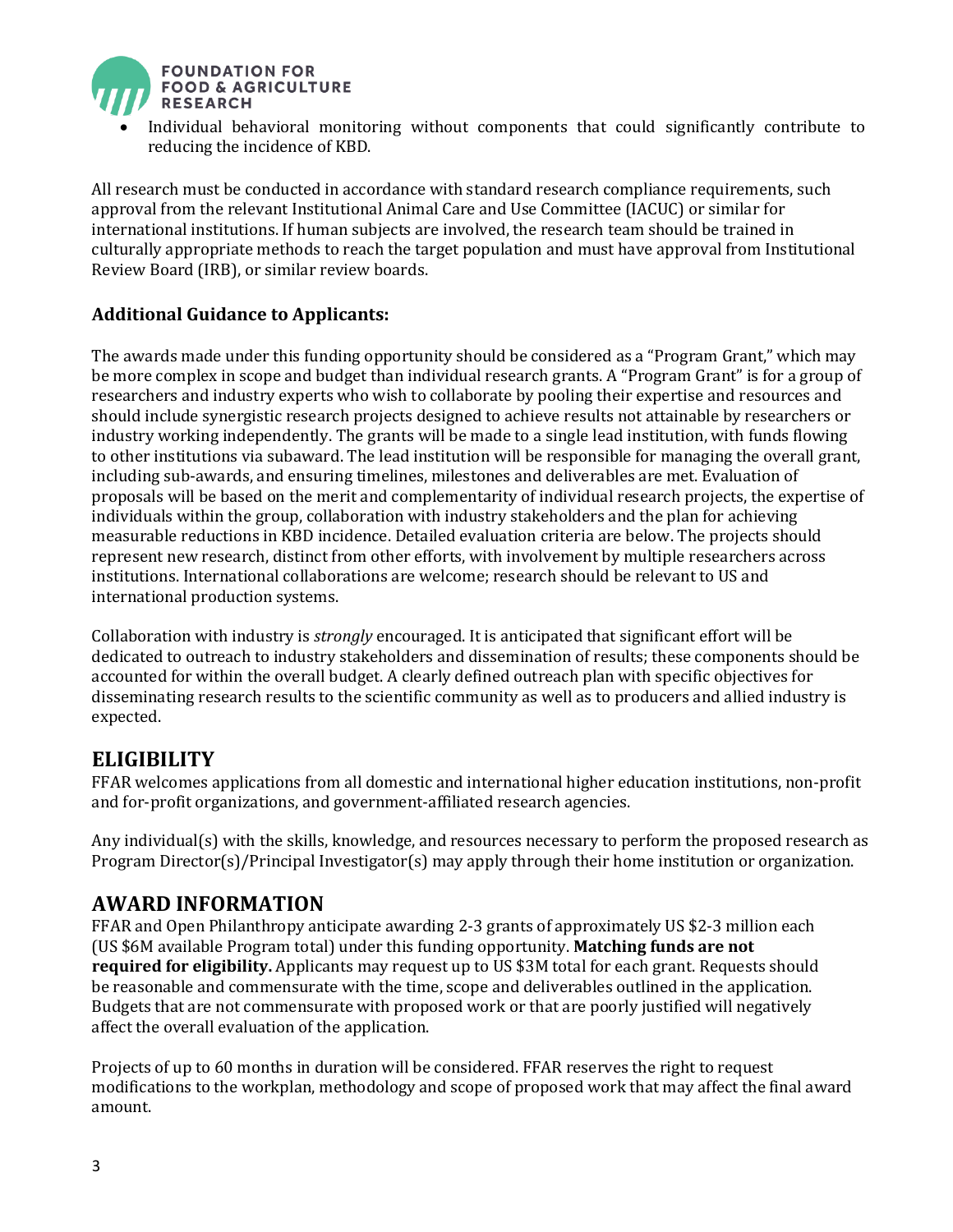

Key budget considerations are noted below. Applicants are encouraged to contact FFAR's [Grant Team](mailto:grants@foundationfar.org) to discuss any concerns. Indirect Costs:

• A maximum of 10% of the total award may be used for indirect costs. FFAR's indirect cost allotment is not an indirect cost rate applied to the total modified direct costs; instead, it is an overall allotment from the Total Funds Request, also known as the Total Project Costs. This requirement means 90% of the total funds requested must go directly to the proposed research.

## **SUBMISSION REQUIREMENTS**

## **Letter of Intent (LOI)**

Applicants must submit the LOI using FFAR'S Grant Management System. All information provided will be treated as confidential. The most innovative and cutting-edge projects with significant potential for advancing FFAR's mission will be invited to submit a full application. **Applicants must submit an LOI to be invited to submit a full application.** 

Required Components

- Project title (up to 250 characters)
- Program Director or Principal Investigator (name, affiliation, contact information)
- •Key project personnel name(s), affiliation, expertise, project role
- Project description
	- $\circ$  How will the project address the stated challenge and advance understanding of an understudied research topic or information gap? (up to 250words)
	- $\circ$  What innovative outcomes will the project generate? Describe how the project will measurably reduce the incidence of keel bone fractures or improve layer hen keel bone health. (up to 250words)
	- o Why is the research team and allied partners ideally positioned to address this challenge? (up to 250 words)
- Project timeline
	- o Proposed project start date
	- o Proposed project duration (in calendar months)
- •Budget
	- o Total funding request
	- o Total existing matching contributions, if applicable

## **Full Application Components**

### **Only applicants with an approved LOI will be provided with an invitation to submit a full application**.

Required Components

- Project title (up to 250 characters)
	- Program Director or Principal Investigator (name, affiliation, contact information)
	- Key project personnel name(s), affiliation, expertise, project role
	- Geographic location (city, state, congressional district) of the applicant organization.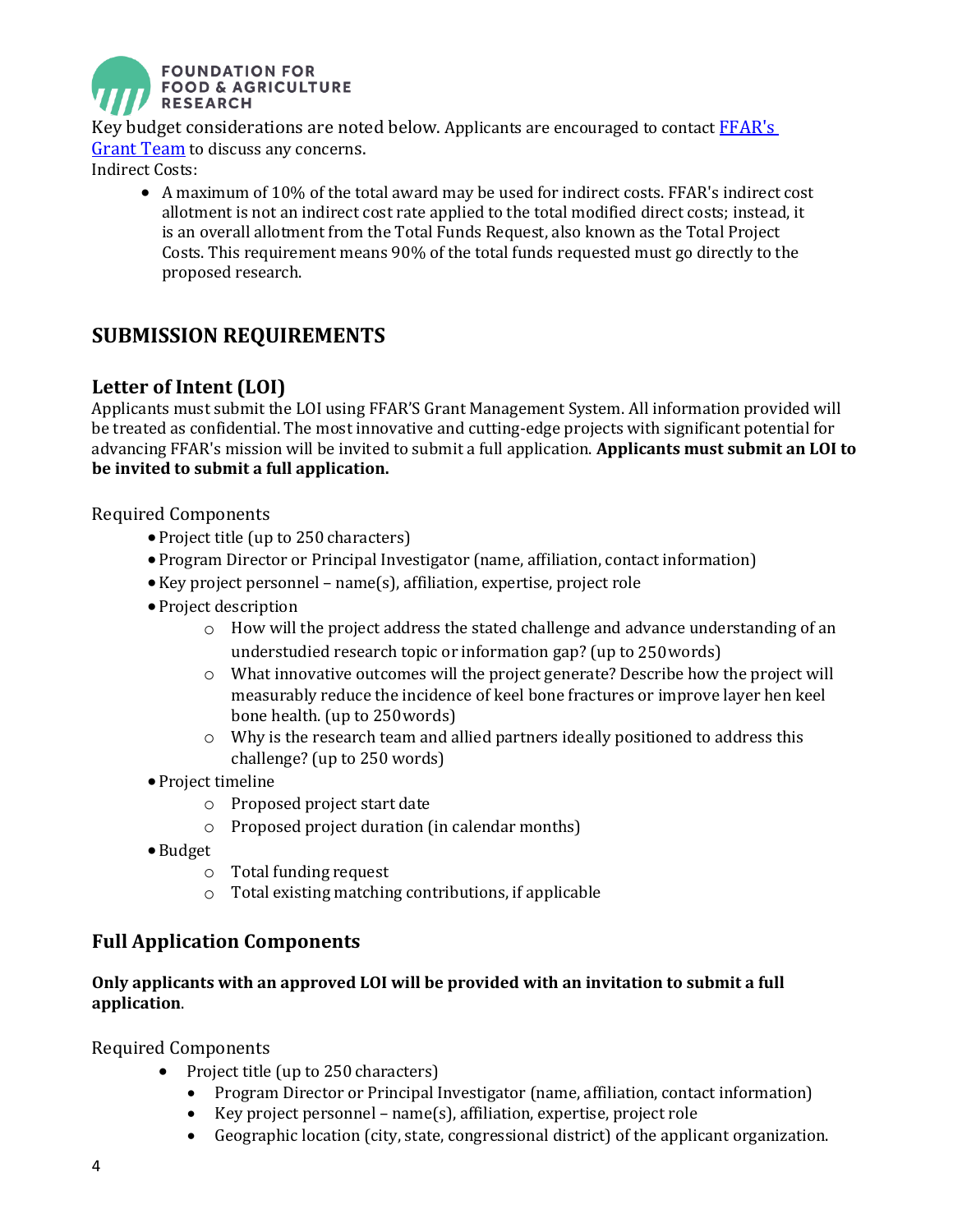

- Geographic location (city, state, congressional district) where the proposed research will be conducted.
- Project abstract (up to 250 words)
- Why is FFAR ideally positioned to fund this project? (up to 250words)
- Goals and objectives (up to 250words)
- Project description and approach (up to 2500 words)
- Anticipated outcomes or outputs (up to 500 words)
- Data management plan (up to 250 words) (Noe: please see FFAR's data management [policies\)](https://foundationfar.org/grants-funding/resources/grant-policies-procedures/)
- Barriers to adoption of the research outcome(s) (Note: FFAR strongly encourages applicants to address social and economic factors in the project design, evaluation processes, and outcomes, where applicable.) (up to 250words)
- Organization Assurances (if applicable)
- Proposed budget (up to \$3,000,000; FFAR limits indirect costs to 10% of total award)
	- o Total proposed budget
	- o Amount requested from FFAR
	- $\circ$  Amount and source(s) of matching contributions, if applicable
	- $\circ$  Budget justification: Provide a brief overview of the budget by task or objective, in parallel to the approach outlined in the project's description. Address costs related to personnel, equipment, and facilities, and analytics. (up to 500 words)
- Current and Pending Support Form: complete for everyone listed as P.I. or Key personnel on the project

### Required Attachments

Failure to provide these attachments will result in the application's disqualification.

- o Figures, graphics, equations, and tables. (*Captions may be up to 500 words total)*
- o References Cited
- o [Budget](http://foundationfar.org/grants/applicant-resources/sample-forms/) Form
- o [P.I. and Key Personnel Biosketch:](http://foundationfar.org/grants/applicant-resources/biosketch-instructions/) five-page limit per individual listed as P.I. or key personnel in the project
- o Project timeline (by year)
- o Three-slide summary or description of the project
- o Matching Fund Verification Letter(s), if applicable.

## **HOW TO APPLY**

LOIs and invited full proposals must be submitted by the deadline date through FFAR's online application Grant Management System. Applications submitted outside of this System will not be considered.

To start a **new** application, please click [here](https://www.grantrequest.com/SID_6242?SA=SNA&FID=35081). If you are a new user, register for an account by clicking "Create Account" button located under the email address field on the left side of the home page. Once you log in, you may begin working on your application. Please be sure to save your work often by clicking on "Save and Finish Later." To access a saved application, please do so through your Grant Management [Account.](https://www.grantrequest.com/SID_6242)

Only LOIs and invited full proposals submitted by the deadline through FFAR's Grant Management System will be accepted and considered eligible for evaluation. To be fair to all applicants, FFAR will not grant extensions to applicants who missed the deadlines posted in the Key Dates section.

Only applications submitted by the deadline through FFAR's Grant Management System will be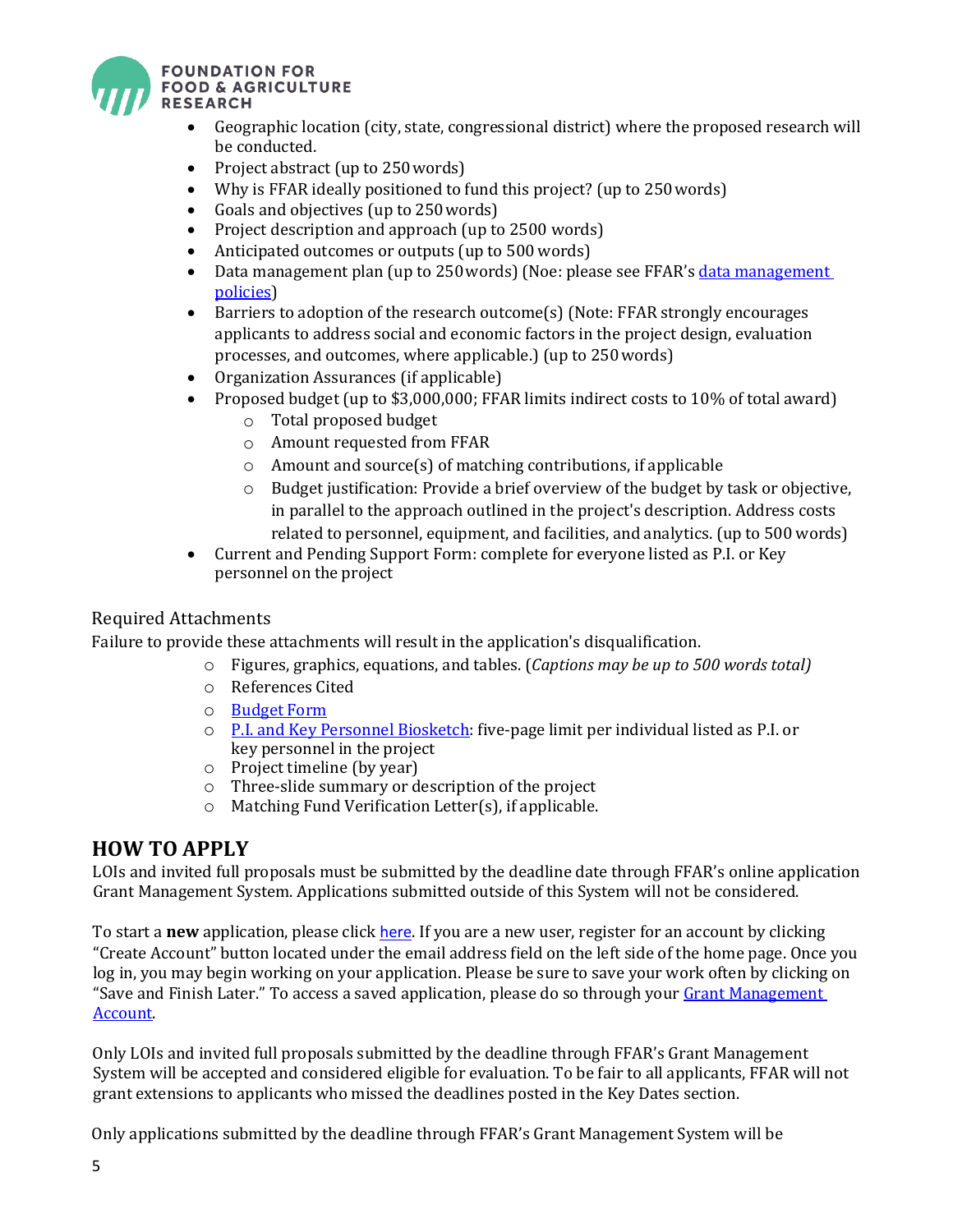

accepted and considered eligible for evaluation. To be fair to all our applicants, FFAR will not grant extensions to applicants who missed the deadlines posted in the **Key Dates** section.

# **ADDITIONAL INFORMATION**

### **Review Process**

*Pre-Application Review:* Submitted pre-applications undergo an internal review by the Layer Hen Keel Bone Health (KBH) Steering Committee to assess if the project is relevant to the RFA and that the application demonstrates the potential to meet the evaluation criteria. Those proposals deemed to have significant potential for advancing the KBH's objective will be invited to submit a full application. *Applicants must submit a pre-application to be eligible to submit a full application.*

*Full Application Review:* Full proposals undergo a peer-review process. First, each submission is assigned to external review by at least three subject matter experts. In the second stage, the KBH Steering Committee will provide funding recommendations based on the external peer reviews and a comparative evaluation of how well submissions meet the RFA's objectives. The KBH Steering Committee will make funding recommendations to FFAR and Open Philanthropy, who will make final selection decisions.

All external reviewers must agree and adhere to the terms outlined in FFAR's [Conflict of Interest](http://foundationfar.org/grants/reviewer-resources/conflict-of-interest/)  [Policy](http://foundationfar.org/grants/reviewer-resources/conflict-of-interest/) and [Non-Disclosure](http://foundationfar.org/grants/reviewer-resources/non-disclosure/) [Agreement.](http://foundationfar.org/grants/reviewer-resources/non-disclosure/) We make reasonable efforts to ensure that applications are not assigned to reviewers with a real or apparent conflict with the applicant, institution, or project personnel. Reviewers with a conflict of interest are recused from evaluating or participating in the related discussions. Each stage of the review is conducted confidentially, and as such, FFAR is responsible for protecting the confidentiality of the contents of the applications.

## **Evaluation Criteria**

All proposals will be screened for relevance, accuracy, completeness, and compliance with the guidelines stated in this RFA. Pre-proposal applications must demonstrate the potential to meet the evaluation criteria. Full proposals will be evaluated on the following criteria:

#### *Novelty, Innovation, and Originality (10%)*

o Does the proposed project address the issue of KBD in a new or novel way that promises to "move the needle" on this global challenge?

#### *Technical Merit and Feasibility (20%)*

- o Does the proposal clearly outline the aims and objectives?
- $\circ$  Does the proposal include appropriately thorough, tractable, and feasible methods?
- o Has the principal investigator assembled a qualified research team with access to the appropriate field and laboratory facilities?
- o Does the proposal present a tractable timeline and budget?
- o Does the proposal include adequate risk evaluation and a mitigation plan?
- $\circ$  Does the proposal include an adequate data management plan with a commitment to public access?

#### *Impacts and Outcomes (35%)*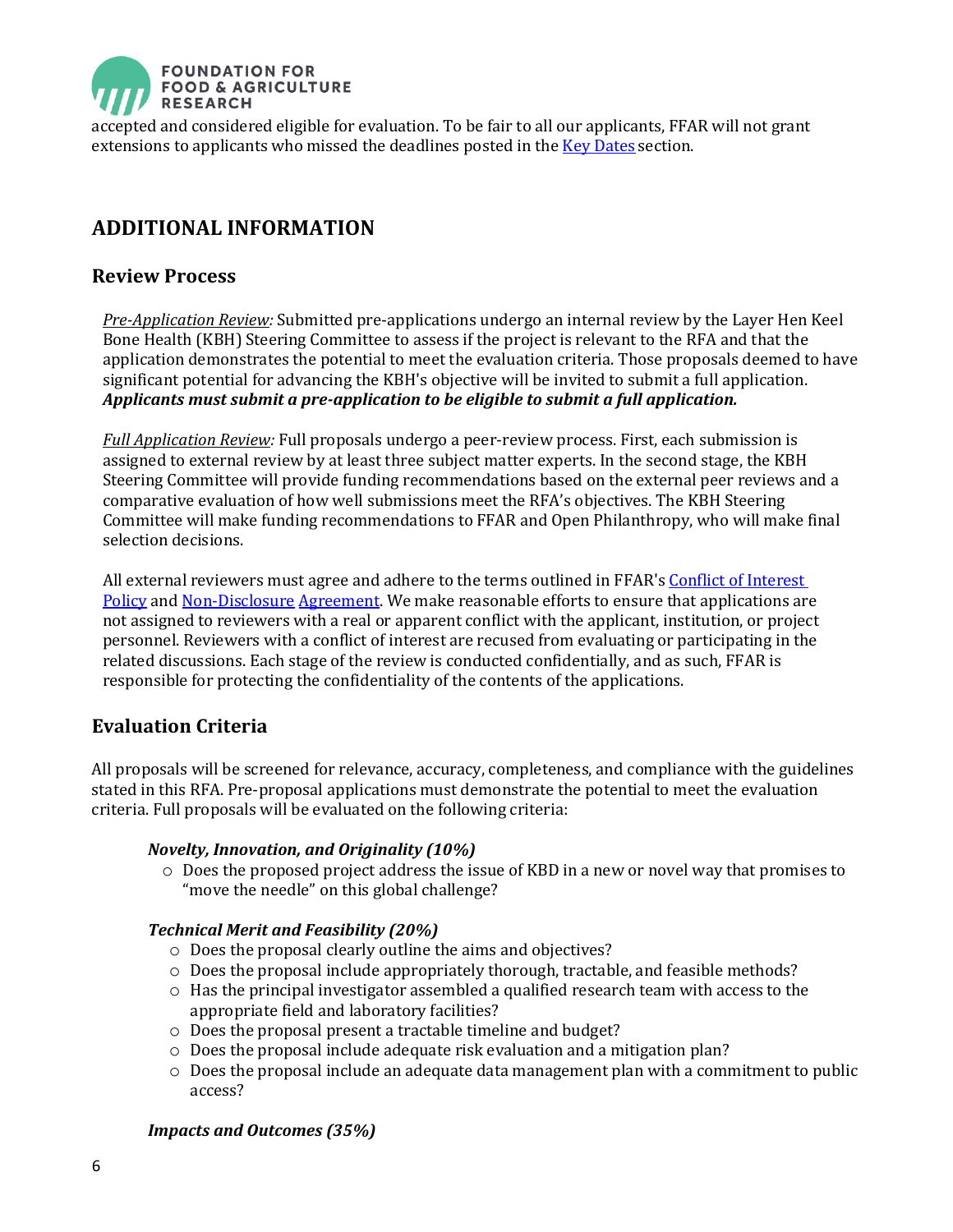

- o Does the project have substantial potential to significantly reduce KBD in commercial settings?
- $\circ$  Does the proposal emphasize scalability of results and present a plan for disseminating the project outcomes?
- $\circ$  Do the approaches have a clear path to implementation in commercial settings (e.g. via an industry collaboration)

#### *Partnerships (35%)*

- o Does the proposal include a description of partnership(s)?
- $\circ$  Will the partnerships improve the study design, methodology, conduct and/or analysis and increase the likelihood of successful completion of the research?
- $\circ$  Will the partnerships increase the likelihood for commercial implementation and positive "real world" impact?

### **Award Administration**

*Selection Notic*e: Following the full application review process, the principal investigator and the authorized organization representative listed on the project will be officially notified by email of the status of the application. If an application is selected for funding, FFAR reserves the right to request additional or clarifying information for any reason deemed necessary. Potential grantees are free to accept or reject the Grant Agreement as offered.

*Intent to Fund Notification:* FFAR notifies applicants of their awards by email. The notice does not constitute an award or obligate funding from FFAR until there is a fully executed Grant Agreement. FFAR encourages applicants to review a sample Grant Agreement before applying to ensure they know the terms under which grants are offered.

*Grant Terms and Conditions:* FFAR expects applicants to have reviewed the [Sample Grant Agreement](https://foundationfar.org/grants-funding/resources/forms-and-examples/) before applying to ensure that the applicants are aware of the applicable terms under which the grant is offered. Successful applicants are strongly encouraged to sign the Grant Agreement as presented.

A grantee may request a no-cost extension of up to 12 months to complete the work's planned scope. The request must be communicated to FFAR and submitted through the FFAR Grant Management System at least thirty (30) days before the end date of the grant. The request must justify the need for the extension, include a summary of the unobligated, remaining funds, and provide a plan for fulfilling the project's terms. If a no-cost extension request is approved, FFAR will issue an amendment to the Grant Agreement. This extension will not be approved merely for using unexpended funds.

*Requirement to Demonstrate Matching Funds :* Matching funds are OPTIONAL for this program. If the applicant provides matching funds, the applicant agrees to identify and certify matching funds annually before disbursement of award funds. The match share is intended to supplement, not supplant existing funding for the principal investigator (PI). The applicant will abide by FFAR's [Matching Funds Guidelines](https://foundationfar.org/grants-funding/resources/matching-funds/) to meet FFAR's matching requirements. To constitute a valid match, all matching funds on a FFAR grant must be expended during the grant period.

### **Post-award Management**

*Annual Reporting Requirements:* After FFAR confers a grant, the grantee must provide semi- annual